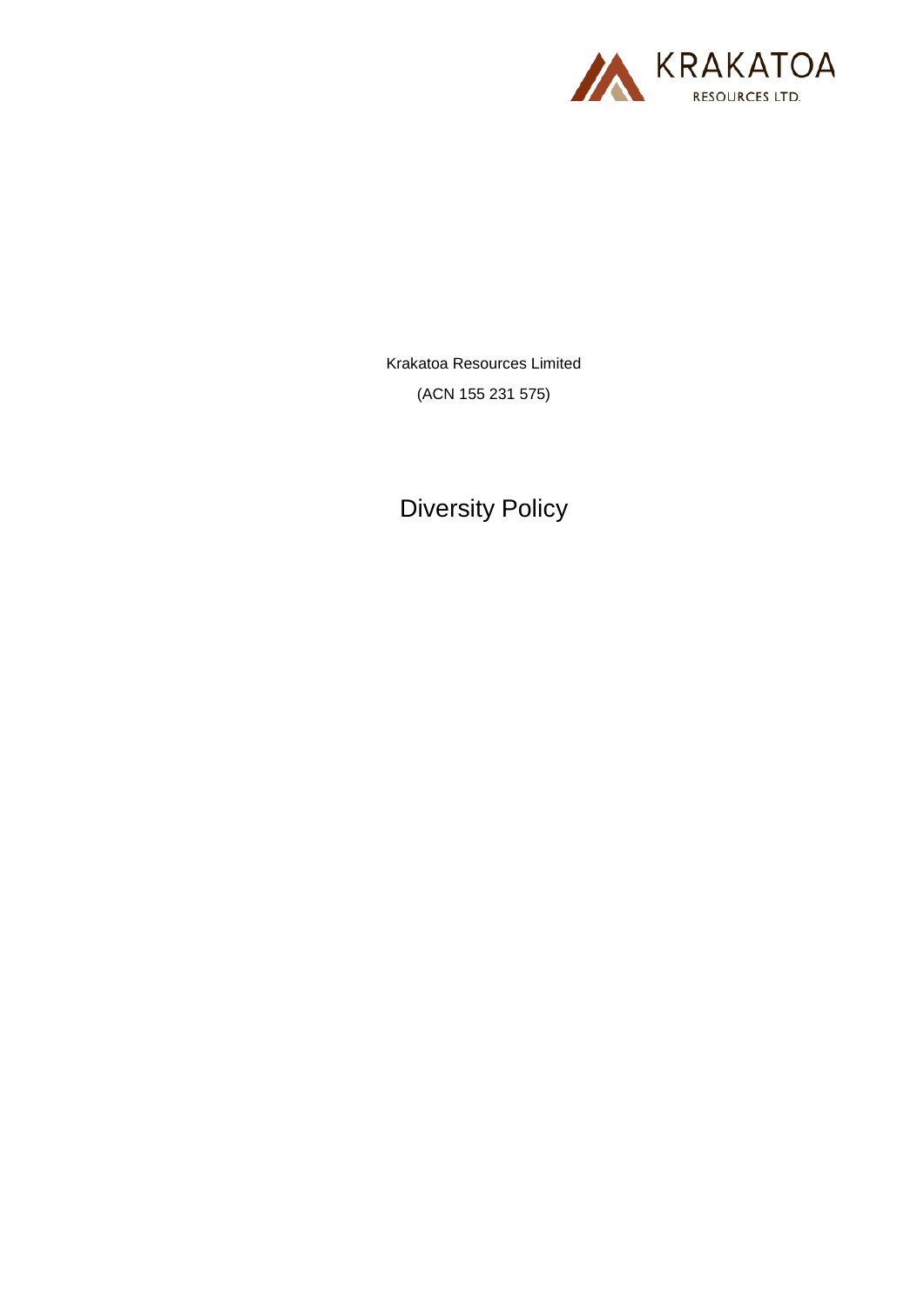Krakatoa Resources Limited (ACN 155 231 575) Diversity Policy



## **1 Introduction**

Krakatoa Resources Limited (ACN 155 231 575) (the *Company*) and all its related bodies corporate are committed to workplace diversity and inclusion at all levels of the Company regardless of gender, marital or family status, sexual orientation, gender identity, age, disabilities, ethnicity, religious beliefs, cultural background, socio-economic background, perspective and experience. This Diversity Policy reflects the Company's Statement of Values.

The Company recognises the benefits arising from employee and Board diversity, including a broader pool of high quality employees, improving employee retention, accessing different perspectives and ideas and benefiting from all available talent.

In order to have an inclusive workplace the Company does not tolerate discrimination, harassment, vilification and victimisation.

Diversity includes, but is not limited to, matters of gender, age, ethnicity and cultural background.

To the extent practicable, the Company will address the recommendations and guidance provided in the ASX Corporate Governance Council's Corporate Governance Principles and Recommendations.

This Diversity Policy does not form part of an employee's contract of employment with the Company, nor gives rise to contractual obligations. However, to the extent that this Diversity Policy requires an employee to do or refrain from doing something and at all times subject to legal obligations, this Diversity Policy forms a direction of the Company with which an employee is expected to comply.

### **2 Objectives**

This Diversity Policy provides a framework for the Company to achieve:

- (a) a diverse and skilled workforce, leading to continuous improvement in service delivery and achievement of corporate goals;
- (b) a workplace culture characterised by inclusive practices and behaviours for the benefit of all staff;
- (c) improved employment and career development opportunities for women;
- (d) a work environment that values and utilises the contributions of employees with diverse backgrounds, experiences and perspectives through improved awareness of the benefits of workforce diversity and successful management of diversity; and
- (e) awareness in all staff of their rights and responsibilities with regards to fairness, equity and respect for all aspects of diversity,

(collectively, the *Objectives*).

This Diversity Policy does not impose on the Company, its directors, officers, agents or employee any obligation to engage in, or justification for engaging in, any conduct which is illegal or contrary to any anti-discrimination or equal employment opportunity legislation or laws in any State or Territory of Australia or of any foreign jurisdiction.

#### **3 Responsibilities**

#### **3.1 The Board's commitment**

(a) The Board is committed to workplace diversity, with a particular focus on supporting the representation of women at the senior level of the Company and on the Board.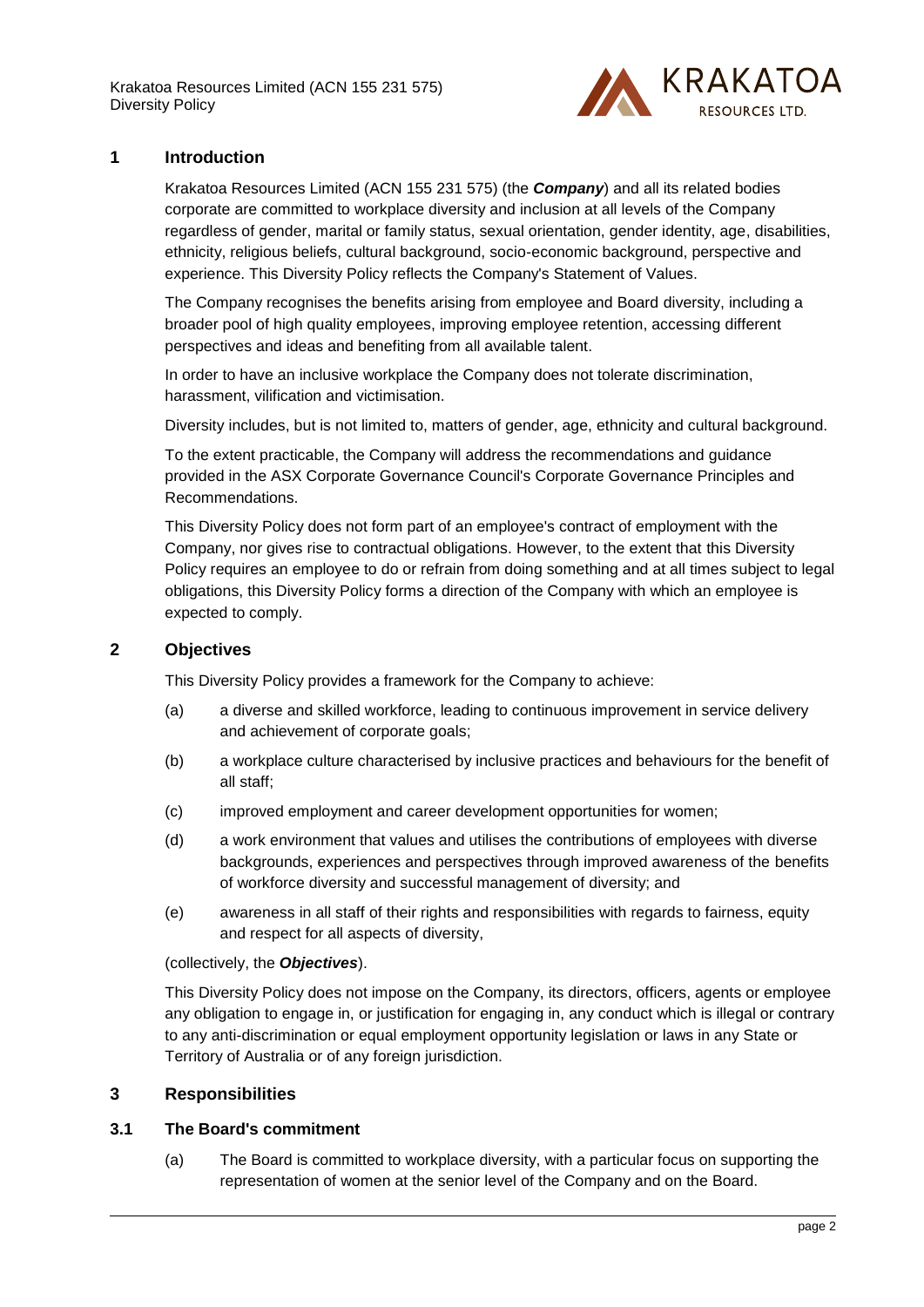Krakatoa Resources Limited (ACN 155 231 575) Diversity Policy



- (b) The Board is responsible for developing measurable objectives and strategies to meet the Objectives of this Diversity Policy (*Measurable Objectives*) and monitoring the progress of the Measurable Objectives through the monitoring, evaluation and reporting mechanisms listed below.
- (c) The Board will also set Measurable Objectives for achieving gender diversity and monitor their achievement.
- (d) The Board will conduct all Board appointment processes in a manner that promotes gender diversity, including establishing a structured approach for identifying a pool of candidates, using external experts where necessary.

## **3.2 Strategies**

The Company's diversity strategies include:

- (a) recruiting from a diverse pool of candidates for all positions, including senior management and the Board;
- (b) the requirement of at least one female candidate to be shortlisted for all appointments including executive and Board positions if a suitably qualified candidate exists in the applications;
- (c) reviewing succession plans to ensure an appropriate focus on diversity;
- (d) identifying specific factors to take account of in recruitment and selection processes to encourage diversity;
- (e) developing programs to develop a broader pool of skilled and experienced senior management and Board candidates, including, workplace development programs, mentoring programs and targeted training and development;
- (f) provide opportunities for employees on extended parental leave to maintain their connection to the entity;
- (g) developing a culture which takes account of domestic responsibilities of employees; and
- (h) any other strategies the Board develops from time to time.

#### **4 Monitoring and evaluation**

The Chair will monitor the scope and currency of this Diversity Policy annually.

The Company is responsible for implementing, monitoring and reporting on the Measurable Objectives.

Measurable Objectives must be reviewed and set annually.

Measurable Objectives as set by the Board will be included in the annual key performance indicators for the Managing Director (if applicable) and other senior executives.

In addition, the Board will review progress against the Objectives as a key performance indicator in its annual performance assessment.

# **5 Reporting**

The Board will include in the Annual Report each year:

- (a) the Measurable Objectives, set by the Board for that year;
- (b) progress against the Measurable Objectives; and
- (c) either: